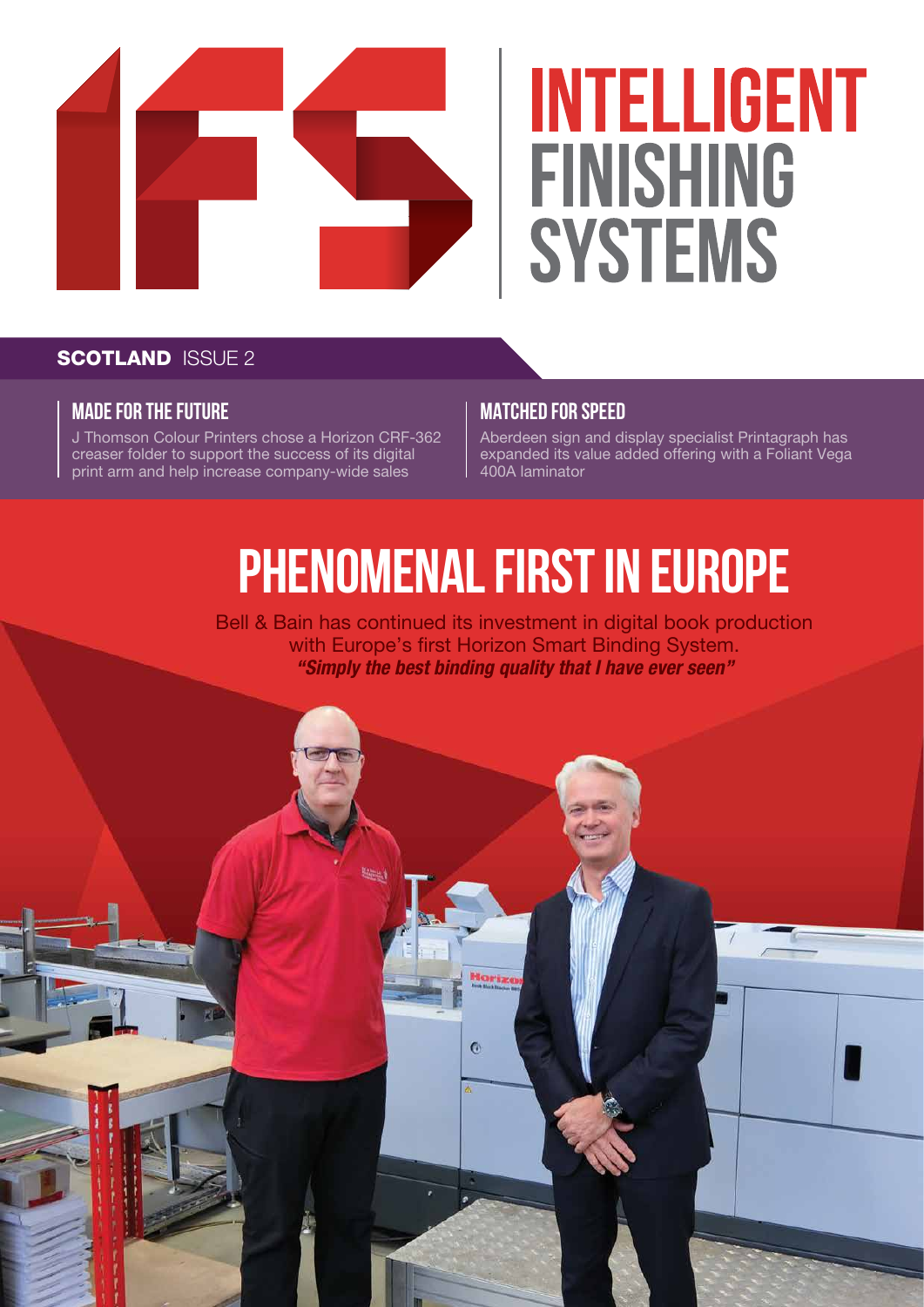### **HELLO& WELCOME**

#### **Welcome to the latest edition of our regular Scottish newsletter which I hope you find an interesting read.**

We have been fortunate to sell a broad range of new finishing machinery to the Scottish market and the companies investing are really enjoying the benefits of having the latest and most automated finishing equipment available.

Please have a look at our newsletter which we hope is of interest to you. I would be delighted to call upon you to discuss further any of our finishing solutions and show how they may benefit your business.



STEWART DANIELS IFS Regional Sales Manager **Scotland** M: 07834 987951 E: stewart.daniels@ifsl.uk.com

### **MADE FOR THE FUTURE Horizon CRF-362**



**J Thomson** Colour Printers chose a Horizon CRF-362 creaser folder to support the success of its digital print arm and help increase company-wide sales to £13m within the next 12 months. Digital Production Manager Gordon Macdonald says:

Our digital arm has grown steadily and we wanted to improve throughput. Being able to futureproof the business was important too. We needed to be sure it would be able to support our needs for the years ahead. The investment had to be right for now but also right for our business in the years ahead. We looked at what was available and the **Horizon CRF-362** looked best value overall. It is user friendly and fast to set up. It has made a huge difference. The guys operating it are really happy and it has hit the ground running. We used to have a lot of hand finishing. So before we would have completed a couple of hundred sheets in an afternoon, now we can handle three to four thousand. It saves a significant number of hours per week and we expect to achieve ROI in 12 months.

As the creaser/folder is highly automated we have trained all our operators to use it. Anyone can jump on and off. This means jobs can be completed in a much more timely way which is vital in digital print when short run work has to be in and out very quickly. The operators are also freed up to do other things.

*We expect to achieve ROI in 12 months*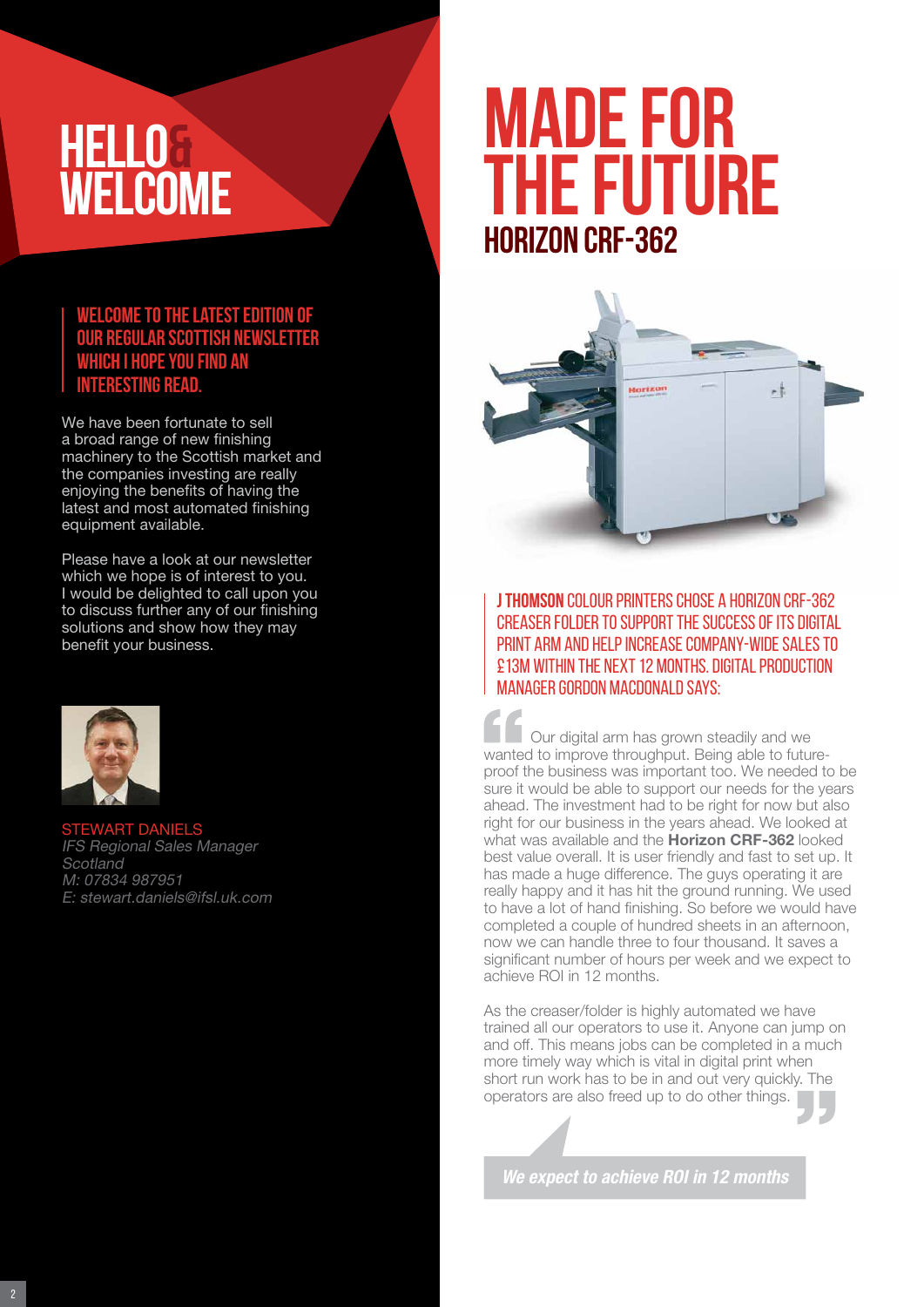### **PHENOMENAL FIRST IN EUROPE Horizon Smart BindING System**



#### Leading UK book printer, **Bell & Bain**, has continued its investment in digital book production with Europe's first Horizon Smart Binding System.

The move follows the recent successful addition of a Fujifilm JetPress 540W colour inkjet web press which has helped the company secure substantial growth in both digital and traditional offset printed books. After very careful evaluation of all the leading manufacturers, Bell & Bain replaced an existing Muller Martini Sigma binding line with the Horizon Smart Binding System. Managing Director Stephen Docherty explains:

After first seeing the Horizon Smart Binding **System** at an exhibition earlier this year, I was completely blown away by the very high quality book binding being produced. It was simply the best binding quality that I have ever seen and the performance of the inline variable three-knife trimmer producing different format size books was truly phenomenal."

The Horizon Smart Binding System is modular in design and has been configured with a Tecnau 530 buffer, C20 cutter, S20 stacker and 568 feeder for configuration inline to their Fujifilm JetPress 540W. Technical Sales Director for IFS Jason Seaber says:

"This white paper solution will enable Bell & Bain to go from paper rolls to finished perfect bound books of very high quality with variable format size and variable book thickness. This high speed system sets a new standard in short to medium run digital mono and colour book production. Optional Horizon Signature Gatherers can also be added to this system to also process offset

printed signatures at binding speeds up to 4,000 books per hour."

The Horizon Smart Binding System consists of four key elements; signature folding, stacking with pre-gluing of each book block, variable perfect binding with automatic cover and book block matching and variable three-knife trimming by dynamically reading a barcode on every book cover. For even more production flexibility, cut-sheet stacked output is enabled by the Tecnau c20 cutter, s20 stacker for other products and digital sheet input to the Smart Binding System is also possible by using the feed table and automatic feeder on the signature folder. The signature folder can be quickly changed from inline to near-line.

Docherty concludes: "It has secured our future. We have the equipment to produce the best and give our customers what they want.